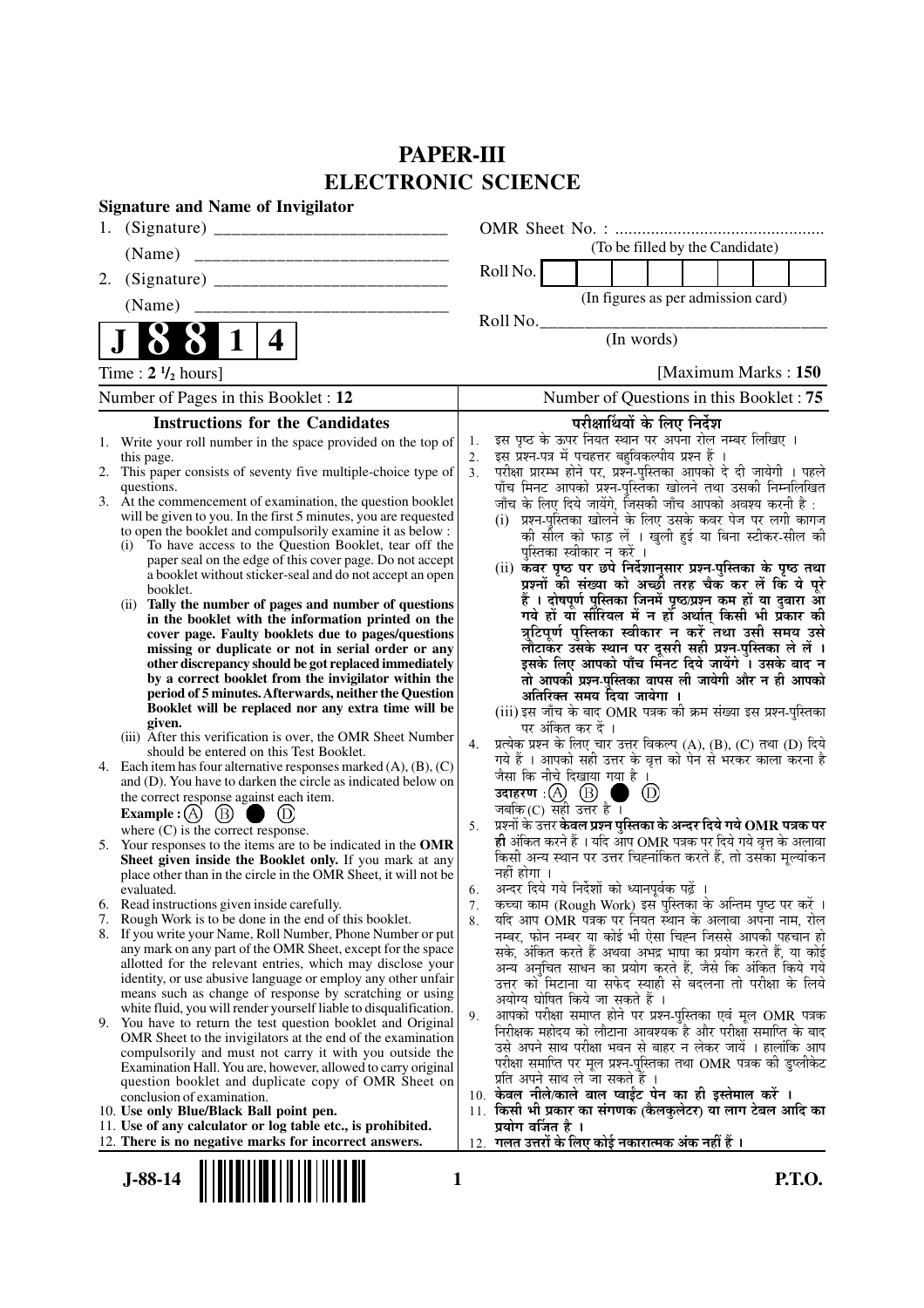#### **ELECTRONIC SCIENCE Paper – III**

**Note :** This paper contains **seventy five (75)** objective type questions of **two (2)** marks each. **All** questions are compulsory.

- **1.** A triangular pulse is given at the input of an integrator circuit, the output will be of the form
	- (A) Square wave
	- (B) Triangular wave
	- (C) Parabolic
	- (D) Impulse
- **2.** In an RC phase shift oscillator the frequency of oscillation is given by

(A) 
$$
\frac{0.65}{RC}
$$
 (B)  $\frac{0.065}{RC}$   
(C)  $\frac{6.5}{RC}$  (D)  $\frac{1}{2\pi RC}$ 

- **3.** IC LM 380 is a
	- (A) Voltage regulator
	- (B) Rectifier
	- (C) Power audio amplifier
	- (D) Schmitt trigger
- **4.** The directivity of an antenna is 30 and it operates at a frequency of 100 MHz. The value of maximum effective aperture is given by
	- $(A)$  2.148 m<sup>2</sup> (B)  $21.48 \text{ m}^2$  $(C)$  214.8 m<sup>2</sup> (D)  $0.2148 \text{ m}^2$
- **5.** A coaxial cable has characteristic impedance of  $Z_0 = 75$  Ω and a capacitance of 70 PF/m. The inductance of the coaxial per metre length is given by
	- (A) 3.937 µH/m (B) 39.37 µH/m
	- (C) 0.3937 µH/m (D) 393.7 µH/m
- **6.** The value of radiation resistance of a Hertizian dipole of length  $\frac{\lambda}{80}$  is given by

| (A) $0.493 \Omega$ | (B) $0.219 \Omega$ |
|--------------------|--------------------|
| (C) $12.3 \Omega$  | (D) $0.123 \Omega$ |

Paper-III 2 J-88-14

- **7.** An LVDT has the following data : input =  $6.3$  V, Output =  $5.2$  V, range =  $\pm$  0.5 cm. The value of output voltage, when it is at 0.45 cm from the centre is given by (A)  $4.68 \text{ V}$  (B)  $0.468 \text{ V}$ <br>(C)  $4.68 \text{ mV}$  (D)  $46.8 \text{ mV}$  $(D)$  46.8 mV
- **8.** The Boolean expression  $\overline{AB} + \overline{AB}C$

+  $\overline{(A + B + \overline{C})}$  simplifies to

(A)  $\overline{AB} + \overline{B}$  $(B)$  AB + BC

 $(C)$   $A\overline{B} + B\overline{C}$  $\overline{C}$  (D)  $\overline{A}B + \overline{B}C$ 

**9.** In the circuit shown below, the output  $Y_1$  and  $Y_2$  for the given initial condition  $Y_1 = Y_2 = 1$  and after four input pulses will be

| 1     | 1                  | 1 |
|-------|--------------------|---|
| $K_1$ | 1                  | 1 |
| $K_2$ | 1                  |   |
| (A)   | $Y_1 = 1, Y_2 = 1$ |   |
| (B)   | $Y_1 = 1, Y_2 = 0$ |   |
| (C)   | $Y_1 = 0, Y_2 = 1$ |   |
| (D)   | $Y_1 = 0, Y_2 = 0$ |   |

- **10.** Number of flip-flops needed to construct a shift register capable of storing decimal numbers upto 32 are (A) 6 (B) 5<br>(C) 4 (D) 3  $(C)$  4 (D)
- **11.** A carrier is frequency modulated with a sinusoidal signal of KHz resulting in a maximum frequency deviation of 5 KHz. Modulation index and bandwidth of the modulating signal is respectively is given as
- (A)  $m_f = 1$ , BW = 10 KHz
- (B)  $m_f = 2$ , BW = 12 KHz
- (C)  $m_f = 2.5$ , BW = 14 KHz
- (D)  $m_f = 1.7$ , BW = 14 KHz
	-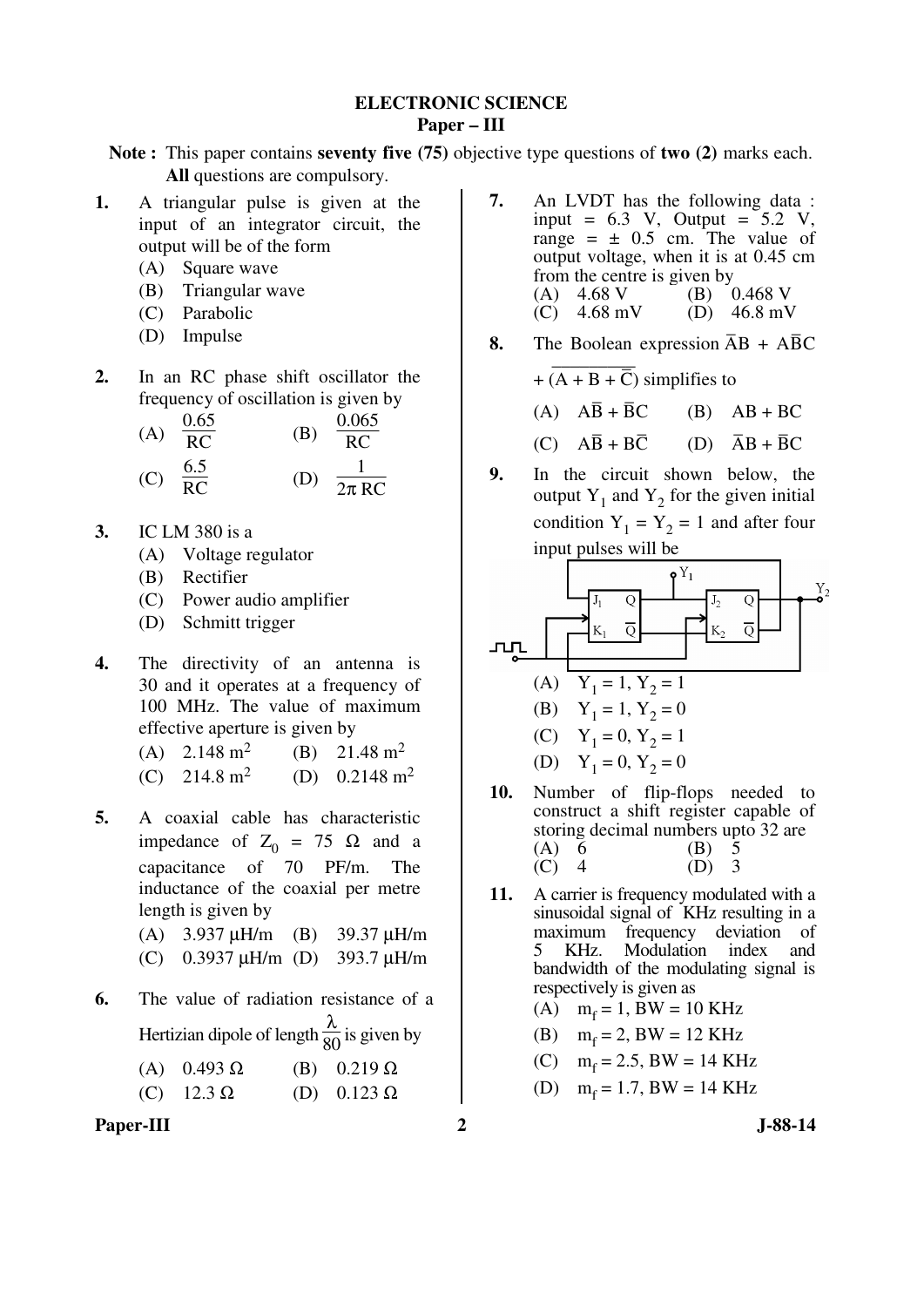- **12.** Frequency in UHF range propagated by means of
	- (A) Ground wave
	- (B) Space wave
	- (C) Sky wave
	- (D) Surface wave
- **13.** According to Hartley's law
	- (A) The maximum rate of information depends on the channel bandwidth
	- (B) The maximum rate of information depends on the depth of modulation
	- (C) Redundancy is essential
	- (D) Only binary codes can be used
- **14.** The error detector element in a control system gives
	- (A) The sum of the reference signal and the feedback signal
	- (B) The sum of the reference signal and the error signal
	- (C) The difference of the reference signal and the feedback signal
	- (D) The difference of the reference signal and the output signal
- **15.** From the location of the roots of S-plane, determine the stability of the system :



- (A) (i) stable, (ii) unstable, (iii) sustained oscillation
- (B) (i) stable, (ii) sustained oscillation (iii) unstable
- (C) (i) unstable, (ii) stable (iii) sustained oscillation
- (D) (i) sustained oscillation, (ii) unstable (iii) stable
- 
- **16.** The most important application of tunnel diode is
	- (A) as rectifier
	- (B) as switching device in digital circuits
	- (C) as voltage controlled device
	- (D) as oscillator
- **17.** The value of Numerical Aperture in case of optical fiber is
	- $(A) > 1$  (B) < 1  $(C) = 1$   $(D) = 0$
- **18.** The threshold voltage of an n-channel MOSFET can be increased by
	- (A) increasing the channel doping concentration
	- (B) reducing the channel doping concentration
	- (C) reducing the gate oxide thickness
	- (D) reducing the channel length
- **19.** Which semi conductor device acts like a diode and two resistors ?
	- (A) Triac (B) SCR
	- (C) Diac (D) UJT
- **20.** After firing an SCR, if the gate pulse is removed, the SCR current
	- (A) remains the same
	- (B) reduces to zero
	- (C) enter into conduction mode
	- (D) rises a little and then falls to zero
- **21.** The core of an optical fiber has
	- (A) a lower index of refraction than the cladding
	- (B) a lower index of refraction than air
	- (C) a higher index of refraction than the cladding
	- (D) refractive index equal to air
- **22.** The core diameter of single mode fiber is in the order of

| (A) $100 \mu m$ | (B) $10 \mu m$ |
|-----------------|----------------|
| $(C)$ 1 Å       | $(D)$ 1 nm     |

**J-88-14 3 Paper-III**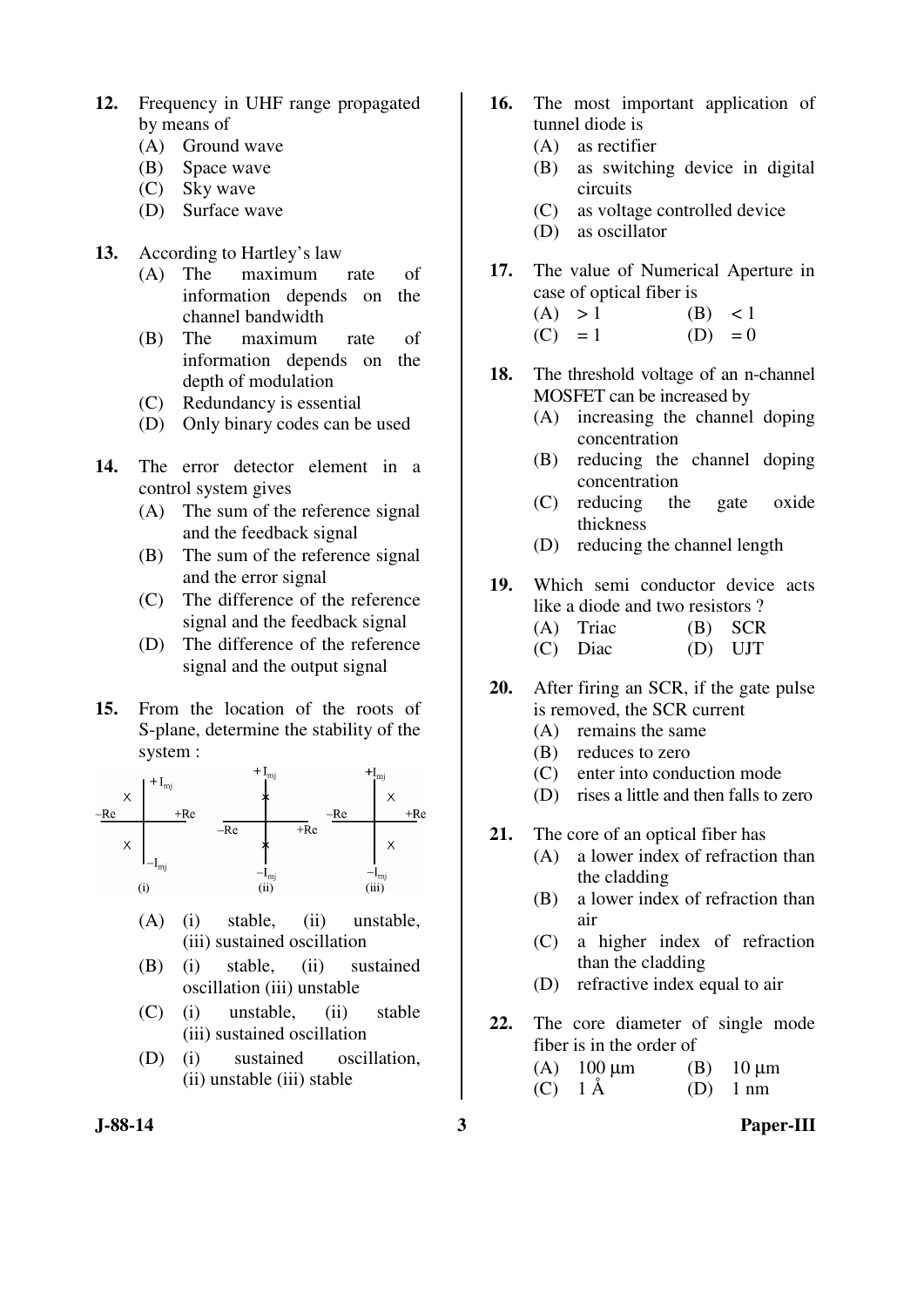**23.** Laplace transform of  $e^{-at}$  sin wt is

(A) 
$$
\frac{w}{(s+a)^2 + w^2}
$$
 (B)  $\frac{w}{(s-a)^2 + w^2}$   
(C)  $\frac{w}{(s-a)^2 - w^2}$  (D)  $\frac{w}{(s+a)^2 - w^2}$ 

**24.** Fourier transform or Fourier integral of a function  $f(t)$  is given by

(A) 
$$
\int_{0}^{\infty} f(t) e^{-st} dt
$$
  
\n(B)  $\int_{0}^{\infty} f(t) e^{-jwt} dt$   
\n(C)  $\int_{-\infty}^{\infty} f(t) e^{+jwt} dt$   
\n(D)  $\int_{-\infty}^{\infty} f(t) e^{-jwt} dt$ 

**25.** Find the output of the program # include <iostream.h> set val (int, int);

void main( )

- { int a = 20, b = 10; set val  $(a++, b++)$ ; printf ("\n" %d %d, a, b); }
- set\_val (int *x*, int y)  $\{$  $x = x + y;$  $y = y - x;$  $x = x - y$ ; } (A) 10 and 20 (B) 11 and 21
	- (C) 20 and 40 (D) 21 and 41
- 26. The function "isalnum( )" returns a non-zero value if the character is alphanumeric and zero otherwise. What is header file to be used in the main program?

| $(A)$ stdio.h | $(B)$ io.h     |
|---------------|----------------|
| $(C)$ ctype.h | $(D)$ string.h |

**Paper-III 4 J-88-14**

- **27.** To read a integer variable, find the correct format given below : Int m;
	- (A) scanf (" $\ln \%$ d", m);
	- (B) scanf (" $\ln \%$ s, m);
	- (C) scanf ("\n %c", m);
	- (D) scanf ("\n %d",  $\&$  m);
- **28.**  $\begin{bmatrix} D_7 \end{bmatrix} D_6 \begin{bmatrix} D_5 \end{bmatrix} D_4 \begin{bmatrix} D_3 \end{bmatrix} D_2 \begin{bmatrix} D_1 \end{bmatrix} D_0$  In 8255 programmable peripheral interface device, if the port A and port B are to be set in a hand shake mode along with port C, what are the bits in the 8 bit control word to be set as 0 1 0.
- (A)  $D_6$ ,  $D_5$  and  $D_2$
- (B)  $D_5$ ,  $D_4$  and  $D_1$
- (C)  $D_6$ ,  $D_3$  and  $D_2$
- (D)  $D_5$ ,  $D_2$  and  $D_1$
- **29.** The number system for the machine code of the microprocessor 8085 is
	- (A) BCD
	- (B) Octal
	- (C) Binary
	- (D) Hexadecimal
- **30.** Which of the options in a multipurpose instruction used to implement the interrupt of 8085 and serial data input ?
	- $(A)$  SOD  $(B)$  SIM (C) EJ (D) RST 7.5
- **31.** A thermistor is used to measure the temperature. Following characteristics are given
	- 1. They exhibit positive temperature coefficient and poor sensitivity.
	- 2. They exhibit negative temperature coefficient for resistance.
	- 3. Their resistance decreases with the increase in temperature.
	- 4. They are made of oxides of semi conductors.

 Which one of the following is correct ? (A)  $1 \& 4$  only (B)  $1 \& 3$  only<br>(C)  $2, 3 \& 4$  (D)  $1, 3$  and 4 (D) 1, 3 and 4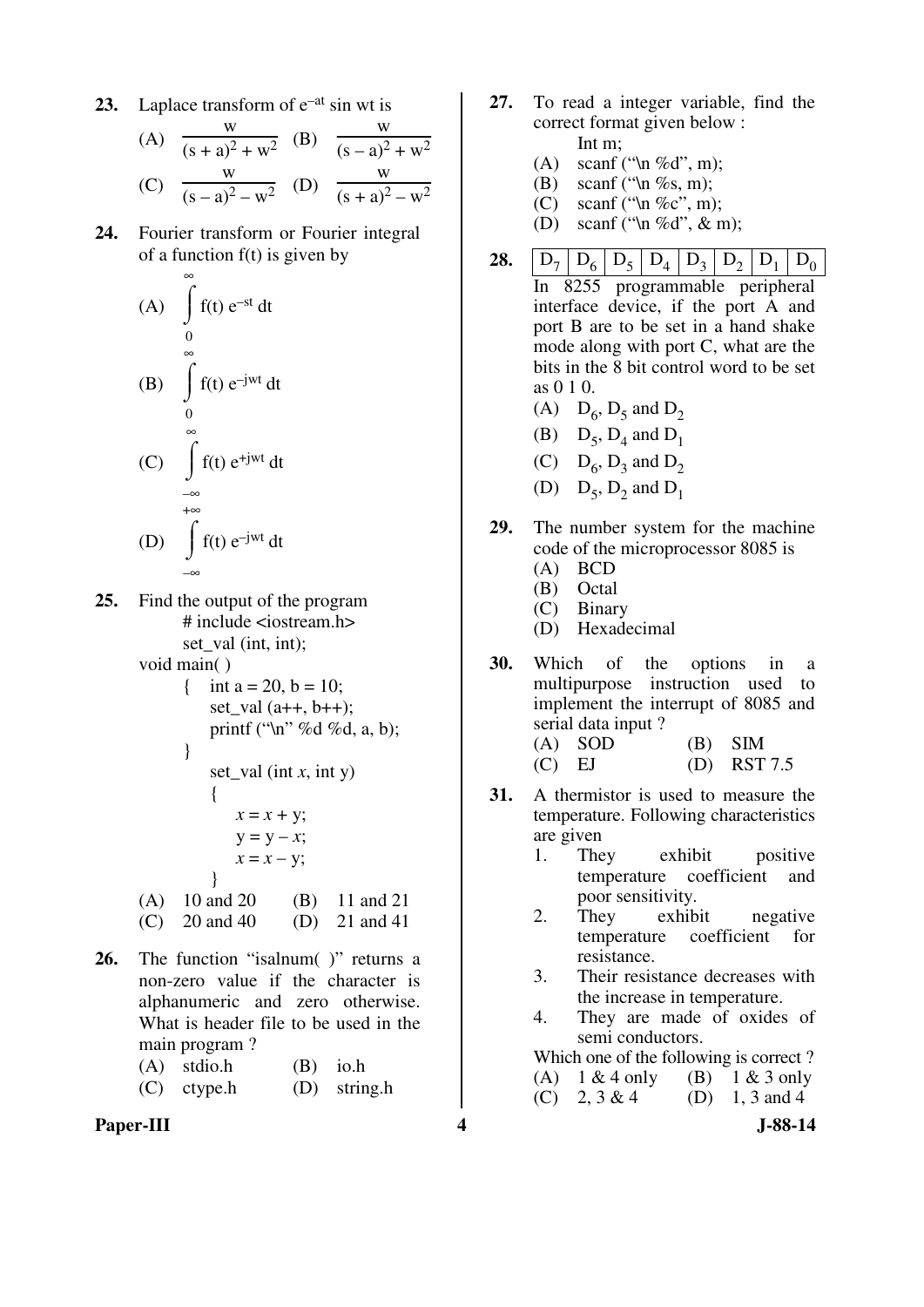- **32.** In an FET, following characteristics are given :
	- 1. JFET is called as variable current resistor.
	- 2. JFET is called Voltage variable resistor.

3. 
$$
g_d = g_{d0} \left[ 1 - \sqrt{\left( \frac{V_{GS}}{V_P} \right)} \right]
$$
, where,

 $g_{d0}$  is value of drain to source conductance for zero bias.

> $\overline{\phantom{a}}$   $\lceil$

4. 
$$
g_d = g_{d0} \left[ 1 + \left( \frac{V_{GS}}{V_P} \right)^2 \right]
$$

Which one of the following is true ?

- (A)  $1$  and  $4$  (B)  $3$  and  $4$
- (C)  $1$  and  $3$  (D)  $2$  and  $3$
- **33.** For a steady magnetic fields, which of the following is true :
	- 1. The tangential component of magnetic field is continuous across any boundary except the surface of perfect conductor.
	- 2. The tangential component of magnetic flux density is continuous across any boundary.
	- 3. The normal component of magnetic flux density is continuous across any boundary.
	- 4. The normal component of electric field is continuous across the boundary.

Which one of the following is correct ?

- (A)  $1$  and  $2$  (B)  $1$  and  $3$
- (C) 1 and 4 (D) 3 and 4
- **34.** Given below are three types of converters :
	- (i) Successive approximation type
	- (ii) Weighted-resistor type
	- (iii) R-2R converters
	- (iv) Multiplexer

 Which of these types are D to A converters ?

- $(A)$  Only (i) and (ii)
- (B) Only (ii) and (iii)
- (C) Only (ii) and (iv)
- (D) Only (iii) and (iv)
- 
- **35.** Consider the following :
	- (i) Pulse position modulation
	- (ii) Pulse Code modulation
	- (iii) Pulse Width modulation
	- (iv) Delta Modulation

The output of which of these in not digital ?

- $(A)$  (i) and (ii)
- $(B)$  (ii) and (iii)
- $(C)$  (i) and (iii)
- $(D)$  (i), (ii) and (iii)
- **36.** Consider the following statements :
	- A multiplexer :<br>1. selects on selects one of the several inputs and transmits it to a single output.
	- 2. routes the data from a single input to one of many outputs.
	- 3. converts parallel data into serial data.

4. is a combinational circuit.

Which of these statements are correct?<br>(A)  $1, 2$  and  $4$  (B)  $2, 3$  and  $4$ 

- (B) 2, 3 and 4<br>(D) 1, 2 and 3
- $(C)$  1, 3 and 4
- **37.** Consider the following statements : Losses in optical fibers are caused by
	- 1. Impurities in the fibre material
	- 2. Microbending<br>3. Splicing
	-
	- 3. Splicing<br>4. Step inde Step index profile
	- Of these statements :
	- $(A)$  1, 3 & 4 are correct.
	- (B) 2, 3 & 4 are correct.
	- (C) 1, 2  $\&$  3 are correct.
	- (D) 1, 2  $&$  4 are correct.
- **38.** Consider the following statements : If an electric field is applied to an ntype semiconductor bar, the electrons and holes more in opposite directions due to their opposite charges. The net current is
	- 1. due to both electrons and holes with electrons as majority carriers.
	- 2. the sum of electron and hole currents.
	- 3. the difference between electron and hole current.

 Which of these statements is/are correct ?

| $(A)$ 1 alone | $(B)$ 1 and 2 |
|---------------|---------------|
| $(C)$ 2 and 3 | $(D)$ 3 alone |

**J-88-14 5 Paper-III**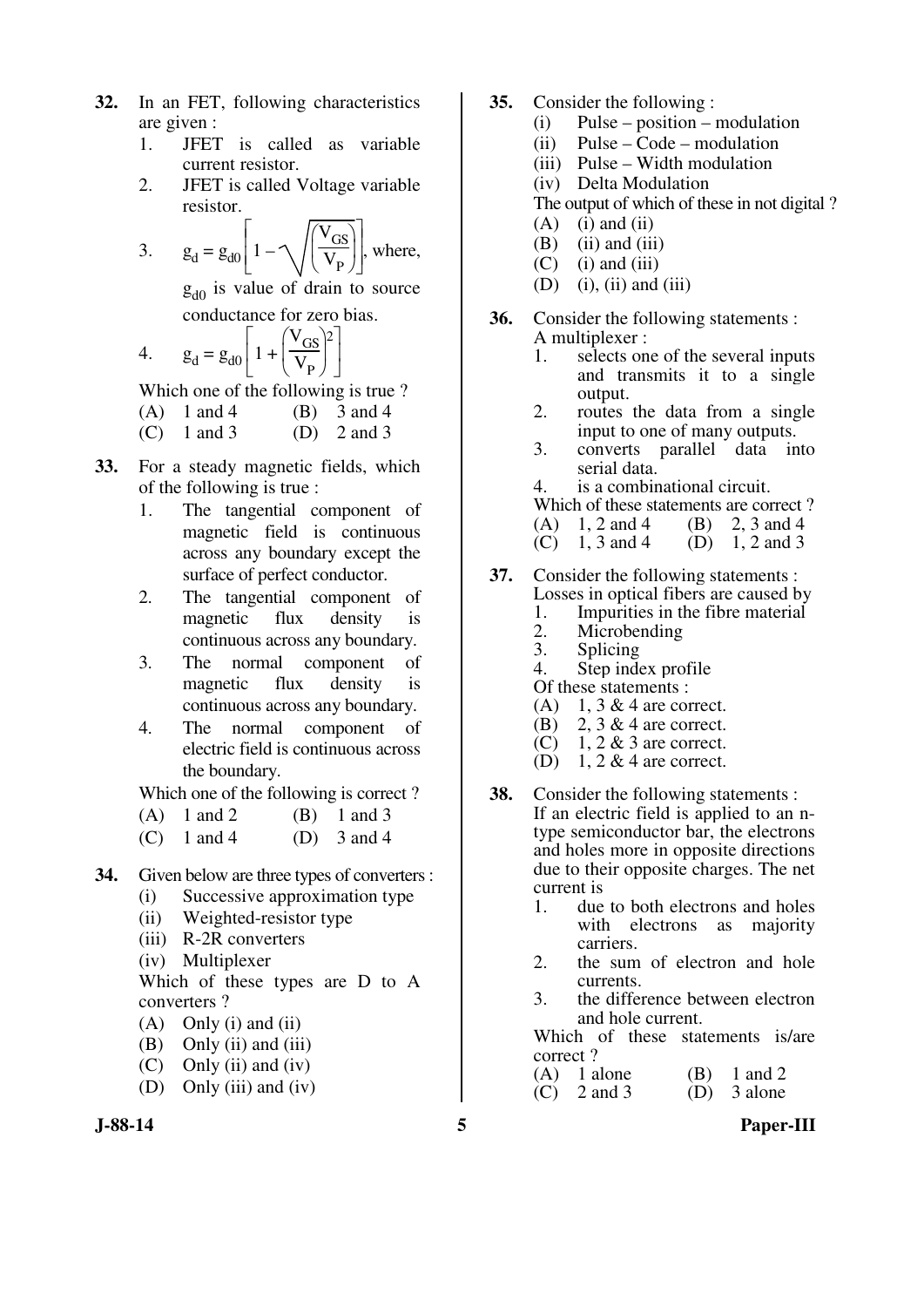- **39.** The state space approach is best suited technique for a complex system. It comprises of
	- (i) Many inputs
	- (ii) Many outputs
	- (iii) With no initial conditions (iv) Reduces the complexity of mathematical expressions
	- $(A)$  (i), (ii) and (iii)
	- $(B)$  (i), (ii) and (iv)
	- $(C)$  (ii), (iii) and (iv)
	- (D) (i), (iii) and (iv)
- **40.** Both 8155 and 8255 programmable peripheral interface ICS have the following common features :
	- (i) Programmable I/Os
	- (ii) Either port A or Port B can be set as either input or output ports.
	- (iii) One 14-bit down counter
- (iv)  $AD_0 AD_7$  are multiplexed address/datalines.
	- $(A)$  (i), (ii) and (iii)
	- $(B)$  (i), (ii) and (iv)
	- $(C)$  (i), (iii) and (iv)
	- $(D)$  (ii), (iii) and (iv)
- **41.** Consider the following ICs :
	- 1. LM 78 05
	- 2. LM 78 15
	- 3. LM 78 12

 The correct sequence of the output noise voltage (at 25 °C and for an operating frequency range of 10 Hz  $\leq$  $f \le 100$  KHz) in decreasing order is given by

(A) 2, 1, 3 (B) 2, 3, 1  $(C)$  1, 2, 3  $(D)$  3, 1, 2

- **42.** Consider the following bands/waves :
	- 1. L band 2. C band
- 3.  $K_u$  band 4.  $K_a$  $K_a$  band

 Arrange them in increasing frequency order, the correct sequence of the ascending order in terms of frequency is

| $(A)$ 1, 2, 3, 4 | (B) $4, 3, 2, 1$ |
|------------------|------------------|
| $(C)$ 1, 3, 2, 4 | (D) $4, 2, 3, 1$ |

Paper-III 6 J-88-14

- **43.** The correct sequence of components in any transmission system is
	- (i) Modulation
	- (ii) Base band Multiplexing
	- (iii) Up converter
	- (iv) IF amplifier

#### **Codes :**

- $(A)$  (iv), (iii), (ii), (i)
- (B) (iii), (i), (ii), (iv)
- $(C)$  (ii), (i), (iv), (iii)
- (D) (i), (ii), (iii), (iv)
- **44.** The step, ramp and parabolic test input signals can respectively be expressed as
- $(A)$   $R(S) =$ A  $\frac{1}{S}$ ; R(S) = A  $\frac{1}{\mathrm{S}^2}$  and  $R(S) =$  $2A$  $S^3$

(B) 
$$
R(S) = A
$$
;  $R(S) = \frac{A}{S}$  and  
 $R(S) = \frac{A}{S^2}$ 

(C) 
$$
R(S) = AS
$$
;  $R(S) = AS2$  and  
 $R(S) = 2AS3$ 

(D) R(S) = A; R(S) = 
$$
\frac{2A}{S}
$$
 and  
R(S) =  $\frac{A}{S^3}$ 

- **45.** Arrange in ascending order based on power dissipation the following logic families :
	- (i) ECL
	- (ii) TTL
	- (iii) CMOS

### **Codes :**

- $(A)$  (i), (ii), (iii)
- $(B)$  (iii), (ii), (i)
- $(C)$  (i), (iii), (ii)
- (D) (iii), (i), (ii)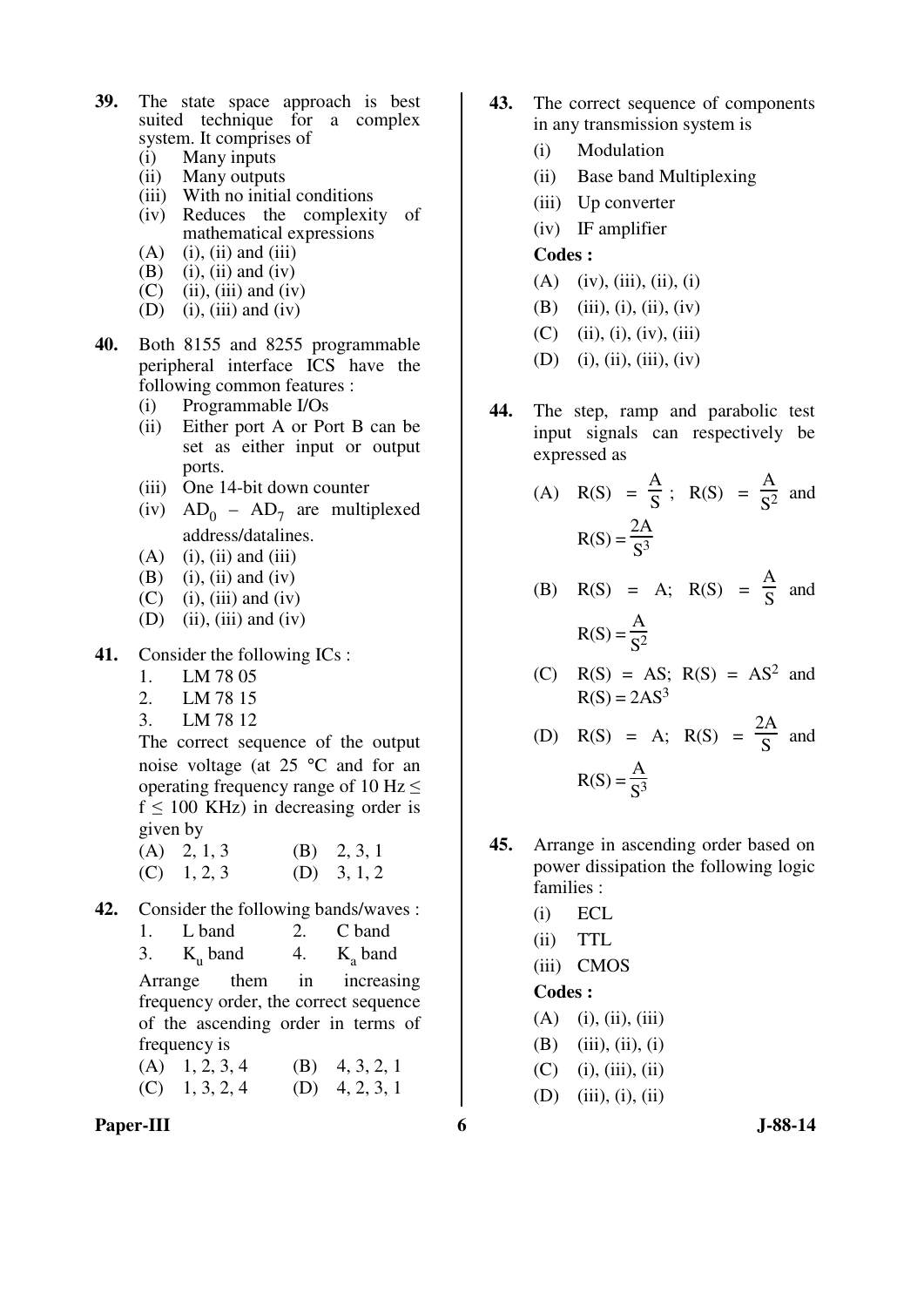- **46.** Consider the following rectifier circuits :
	- 1. Half-wave rectifier without filter
	- 2. Full-wave rectifier without filter
	- 3. Full-wave rectifier with series inductance filter
	- 4. Full-wave rectifier with capacitance filter

 The sequence of these rectifier circuits in decreasing order of the ripple factor is

- $(A)$  1, 2, 3, 4
- (B) 3, 4, 1, 2
- $(C)$  1, 4, 3, 2
- (D) 3, 2, 1, 4
- **47.** The correct sequence of sub-systems of Klystron amplifiers as they appear in the direction of flow of electron beam is
	- (A) Buncher cavity, Cathode, Collector, Catcher cavity
	- (B) Buncher cavity, Cathode, Catcher cavity, Collector
	- (C) Cathode, Buncher cavity, Catcher cavity, collector
	- (D) Cathode, Buncher cavity, collector, Catcher cavity
- **48.** In a closed loop automatic control system, the sequence of operations is as follows :
	- (i) Controlling unit
	- (ii) Correcting unit
	- (iii) Impact on the process
	- (iv) Measurement of process parameters
	- $(A)$  (iii), (ii), (i) and (iv)
	- (B) (iv), (i), (ii) and (iii)
	- $(C)$  (ii), (i), (iii) and (iv)
	- $(D)$  (iv), (ii), (i) and (iii)



- **49.** Find the correct list, which is the reverse (at all levels) of the given list : [[4, 7, 8], 2, 9, [19, 6], 20, 3]
	- $(i)$  3, 20
	- $(ii)$  9, 2
	- (iii) [6, 19]
	- (iv) [8, 7, 4]
	- (A) (ii), (iii), (iv)  $&$  (i)
	- (B) (i), (iv), (iii)  $& 4$  (ii)
	- (C) (i), (iii), (ii)  $&$  (iv)
	- (D) (i), (ii), (iii)  $&$  (iv)
- **50.** Each instruction in an assembly program has the following fields :
	- (i) Lable field
	- (ii) Operand field
	- (iii) Comment field
	- (iv) Mnemonic field

 Please write the proper sequence of fields :

**List – I List – II** 

- (A) (i), (ii), (iii)  $&$  (iv)
- (B) (i), (iv), (ii)  $&$  (iii)
- (C) (iii), (i), (iv)  $&$  (ii)
- (D) (iii), (iv), (ii)  $&$  (i)

#### **51.** Match the following lists :

|               | $LISL = I$                             |                         |                     |                          | LISU — 11                                                   |  |  |  |
|---------------|----------------------------------------|-------------------------|---------------------|--------------------------|-------------------------------------------------------------|--|--|--|
|               | a. Voltage series i. Trans<br>feedback |                         |                     |                          | resistance<br>amplifier                                     |  |  |  |
|               | feedback                               |                         |                     |                          | b. Current series <i>ii</i> . Current<br>shunt feed<br>back |  |  |  |
|               | c. Current<br>amplifier                |                         |                     |                          | iii. Trans-<br>conductance                                  |  |  |  |
|               | feedback                               |                         |                     |                          | d. Voltage shunt iv. Voltage<br>amplifier                   |  |  |  |
| <b>Codes:</b> |                                        |                         |                     |                          |                                                             |  |  |  |
|               | a                                      | $\mathbf b$             | $\mathbf{C}$        |                          | d                                                           |  |  |  |
| $(A)$ iv      |                                        | $\mathbf{i}$            | iii                 | $\overline{\mathbf{ii}}$ |                                                             |  |  |  |
| $(B)$ iv      |                                        | $\overline{\mathbf{i}}$ | $\,$ i              |                          | iii                                                         |  |  |  |
|               | $(C)$ iv                               | iii                     | $\ddot{\mathbf{i}}$ | $\mathbf{i}$             |                                                             |  |  |  |
| (D)           | iii                                    | ii                      | $\mathbf{i}$        |                          | iv                                                          |  |  |  |

**J-88-14 7 Paper-III**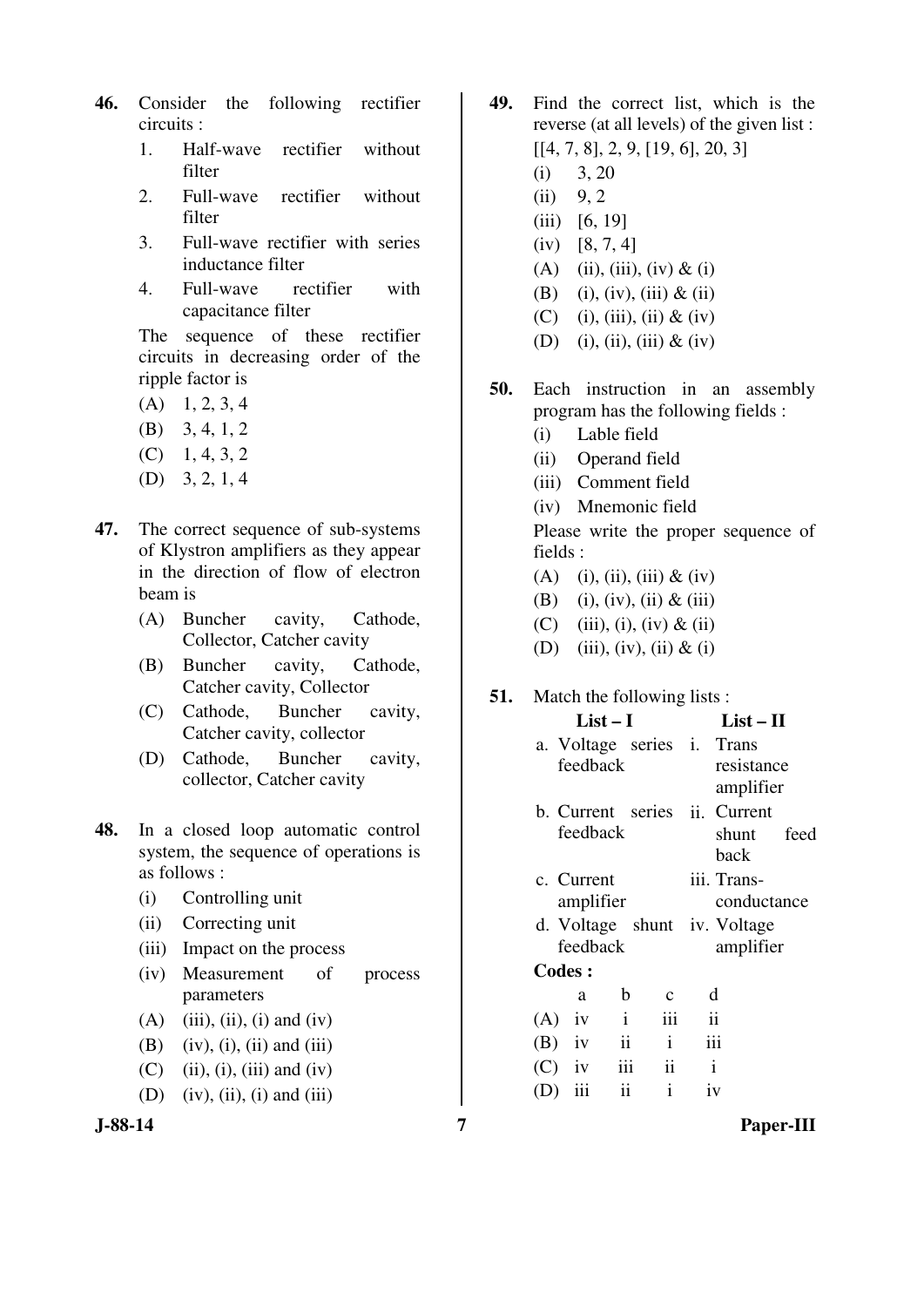**52.** Match the following lists : **List – I List – II**  a. Ferrite devices i. < 1 b. Dominant mode ii.  $>1$ c. Reflection coefficient iii. Circulators d. VSWR iv. Waveguide The correct sequence is : a b c d  $(A)$  iv iii ii i  $(B)$  i ii iii iv  $(C)$  ii ii iii iv (D) iii iv i ii **53.** Match the following lists of various thermocouples & sensitivity: **List – I List – II**  a. Copper constantan i. 3-20 µv/°C b. Chromel/ Alumel ii. 5-12 µv/°C c. Tungsten / Tungsten 26% Rhenium iii. 15-60 µv/°C d. Platinum Platinum 10% Rhodium  $\frac{1}{\nu}$  iv. 40-55  $\mu v$ <sup>o</sup>C The correct match is : a b c d  $(A)$  ii ii iii iv (B) iii iv i ii  $(C)$  iv i iii ii (D) i ii iii iv **54.** Match the following lists : **List – I List – II**  a. PCM i. Slope overload distortion b. DM ii. Constant carrier frequency c. AM iii. Encoding d. TDM iv. Commutator The correct match is :<br> $\frac{a}{b}$   $\frac{b}{c}$  a b c d  $(A)$  i ii iii iv  $(B)$  iii ii iv i  $\begin{array}{ccc} (B) & \text{iii} & \text{ii} & \text{iv} & \text{i} \\ (C) & \text{ii} & \text{iv} & \text{i} & \text{iii} \end{array}$  $(C)$  ii iv (D) iii i ii iv

**55.** Match the following : **List – I List – II**  a. 7400 i. Quad-2 input AND gate b. 7402 ii. Quad-2 input OR gate c. 7408 iii. Quad-2 input NAND gate d. 7403 iv. Quad-2 input NOR gate **Codes :**  a b c d  $(A)$  i ii iv iii (B) iii iv i ii  $(C)$  iv iii i ii  $(D)$  i ii iii iv **56.** Match the following : **List – I List – II**  a. LASER i. Emits monochromatic light of low intensity b. Solar cell ii. Consumes electrical power due to the incident light c. Photo diode iii. Delivers power to load d. LED iv. Emits monochromatic light of high intensity **Codes :**  a b c d  $(A)$  i ii iii iv (B) ii iii i iv  $(C)$  iv iii ii i  $(D)$  i iii ii iv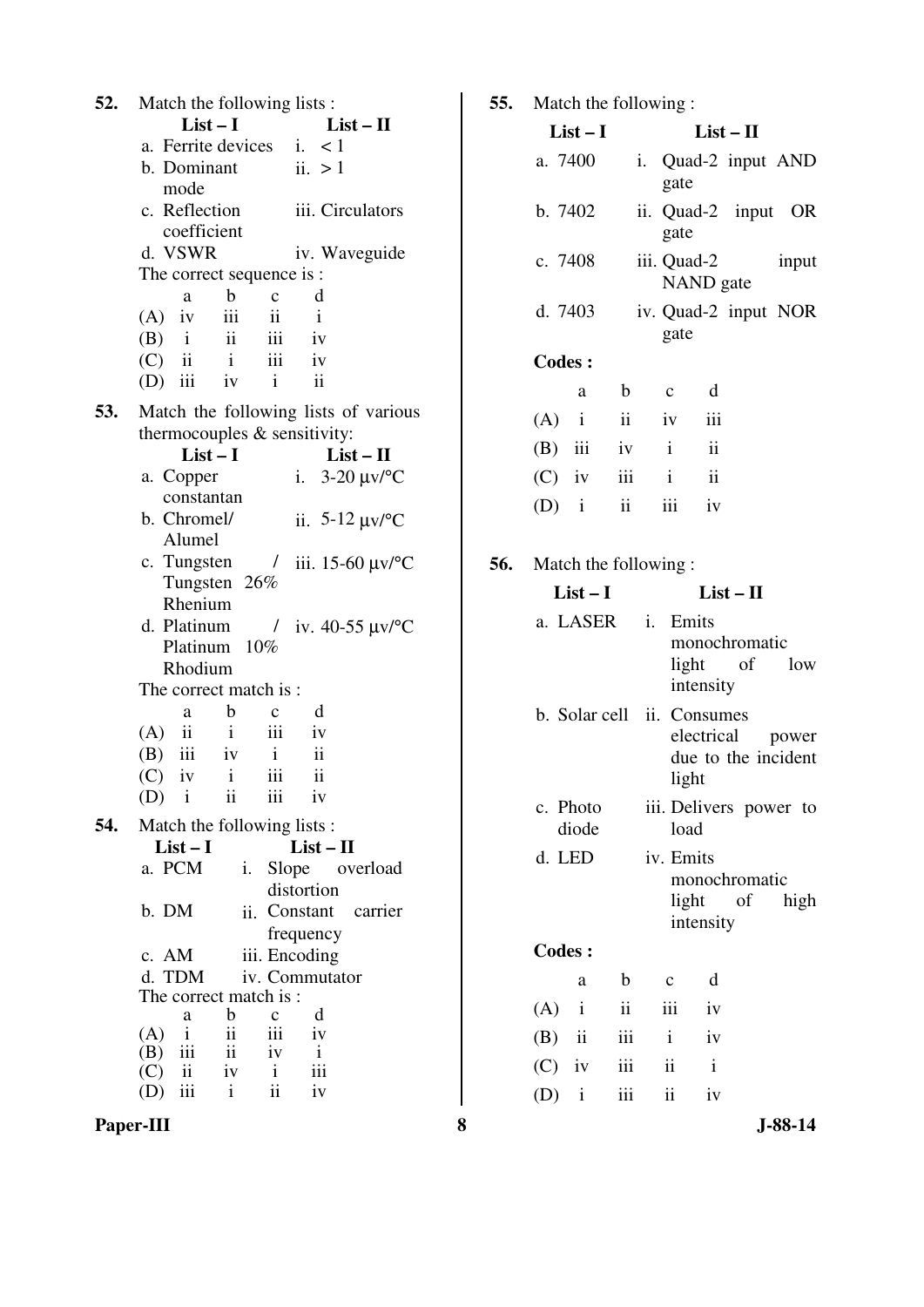|     | <b>57.</b> Match the following:            |                                                 |              |                |                                                           |  |  |  |
|-----|--------------------------------------------|-------------------------------------------------|--------------|----------------|-----------------------------------------------------------|--|--|--|
|     | $List-I$<br>(Biasing of Functions)<br>BJT) |                                                 |              |                | $List - II$                                               |  |  |  |
|     |                                            |                                                 |              |                |                                                           |  |  |  |
|     |                                            | forward bias<br>and<br>junction<br>reverse bias | $C-B$        |                | a. E-B junction i. Very low gain<br>amplifier             |  |  |  |
|     |                                            | forward bias                                    |              |                | b. Both E-B and ii. Saturation<br>C-B junctions condition |  |  |  |
|     |                                            | reverse bias<br>and<br>junction<br>forward bias | $C-B$        |                | c. E-B junction iii. High gain<br>amplifier               |  |  |  |
|     |                                            | reverse bias                                    |              |                | d. Both E-B and iv. Cut-off<br>C-B junctions condition    |  |  |  |
|     | <b>Codes:</b>                              |                                                 |              |                |                                                           |  |  |  |
|     |                                            | a                                               | b            | $\mathbf{c}$   | d                                                         |  |  |  |
|     |                                            | $(A)$ ii iii i                                  |              | iv             |                                                           |  |  |  |
|     |                                            | $(B)$ iii ii iv                                 |              |                |                                                           |  |  |  |
|     |                                            | $(C)$ iii ii iv                                 |              |                | $\mathbf{i}$                                              |  |  |  |
|     |                                            | (D) ii iii iv                                   |              |                | $\mathbf{i}$                                              |  |  |  |
| 58. | indicate:                                  |                                                 |              |                | The mnemonic of 8085 processor                            |  |  |  |
|     |                                            | $List-I$                                        |              |                | $List - II$                                               |  |  |  |
|     |                                            |                                                 |              |                | a. RLC i. Rotate Accumulator<br>Right through carry       |  |  |  |
|     | b. RRC                                     |                                                 | ii.          |                | Rotate Accumulator<br>Left through carry                  |  |  |  |
|     | c. RAR                                     |                                                 |              | Left           | iii. Rotate Accumulator                                   |  |  |  |
|     | d. RAL<br>iv. Rotate Accumulator<br>Right  |                                                 |              |                |                                                           |  |  |  |
|     | <b>Codes:</b>                              |                                                 |              |                |                                                           |  |  |  |
|     |                                            | a                                               | $\mathbf b$  | $\mathbf c$    | d                                                         |  |  |  |
|     | (A)                                        | iii                                             | iv           | $\mathbf{i}$   | ii                                                        |  |  |  |
|     | (B)                                        | ii                                              | $\mathbf{i}$ | iv             | iii                                                       |  |  |  |
|     | $(C)$ iii                                  |                                                 | iv           | $\ddot{\rm n}$ | $\mathbf{i}$                                              |  |  |  |
|     | $(D)$ ii                                   |                                                 | i            | iii            | iv                                                        |  |  |  |

**59.** The stability of the system for different locations of poles and zeroes :



 (A) ii i iv iii (B) iv i ii iii  $(C)$  iv iii ii i (D) ii iv i iii

**J-88-14 9 Paper-III**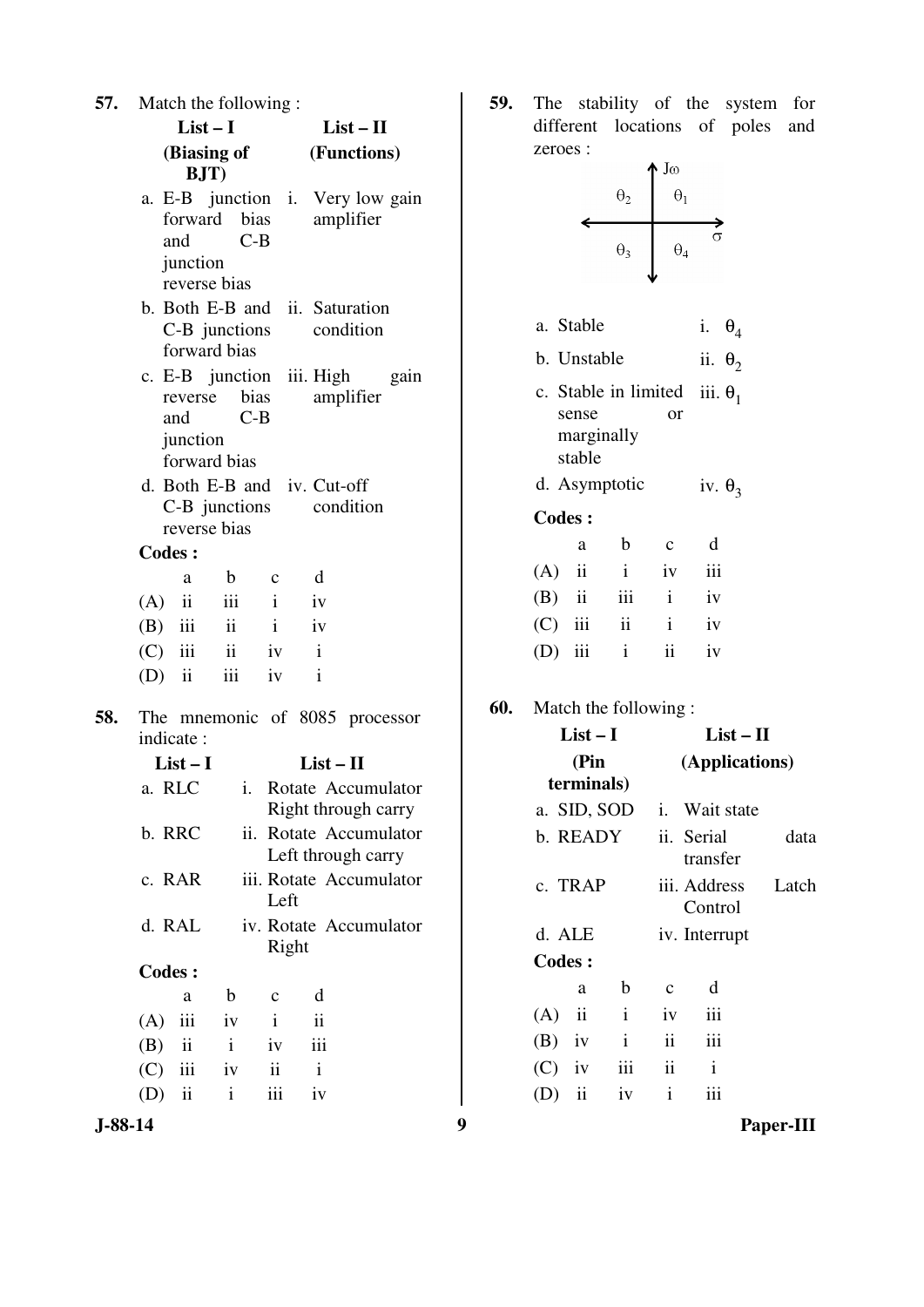**Directions :** Q. Nos **61** to **70** : The following items consist of two statements, one labelled the "Assertion (A)" and the other labelled the "Reason (R)". You are to examine these two statements carefully and decide if the Assertion (A) and the Reason (R) are individually true and if so, whether the Reason is a correct explanation of the Assertion. Select your answers to these items using the codes given below and mark your answer accordingly.

#### **Assertion (A) :**

# **Reason (R) :**

- Codes :
- $(A)$  Both  $(A)$  and  $(R)$  are correct and  $(R)$ is correct explanation of (A).
- $(B)$  Both  $(A)$  and  $(R)$  are correct, but  $(R)$ is not correct explanation of (A).
- $(C)$  (A) is true, but  $(R)$  is false.
- (D) (A) is false, but (R) is true.
- **61. Assertion (A) : TWTA** is a narrow band device and has a helical structure and it is used as amplifier and oscillator.
	- **Reason (R) :** In TWT, the electron beam travels through a slow-wave structure and speed of electron beam is 1  $\frac{1}{10}$  of the

velocity of light.

- **62. Assertion (A) :** An Op-Amp is a direct coupled high gain amplifier.
	- **Reason (R)** : It consists of one or more differential amplifiers and usually followed by a level translator and push pull stage.
- **63. Assertion (A) :** To have a high sensitivity, a low value of gauge factor is desirable.
	- **Reason (R) :** Semi-conductor strain gauges are made up of Si and Ge and show piezoresistive effect.
- **64. Assertion (A) :** In amplitude modulation technique the technique the modulation index should be
	- close to 1.<br>Reason  $(R)$ : **Reads** : The power carried by message signal in the side bands increases with increase in modulation index.
- **65. Assertion (A) :** In logic circuit, positive logic is represented by logic "0" voltage level is lower than logic "1" voltage level.
	- **Reason (R)** : Excess 3 code is known as self complementary code.
- **66. Assertion (A) :** A self-biased circuit has a better stability than a fixed bias circuit.
	- **Reason (R)** : It provides negative feed back by the use of an additional resistor between the base and ground.
- **67. Assertion (A) :** Optical fibers have broader bandwidth compared to conventional copper cables.
	- **Reason (R) :** Low power LASER beams are considered to be very powerful as compared to high power ordinary light beams.
- **68. Assertion (A) :** A demultiplexer can be used as a decoder.
	- **Reason (R) :** A demultiplexer is built by using AND gates only.
- **69. Assertion (A) :** In serial communication system, when the transmission of data goes in both ways, it is called full-duplex system. Now if two micro processors are connected in full duplex mode, the amount of data transmitted will be double to the amount of data in half-duplex mode connection.
	- **Reason (R)** : When the transmission of data goes in one way, it is called halfduplex system and when the data moves in both ways, it is called full duplex system.

#### Paper-III **10** J-88-14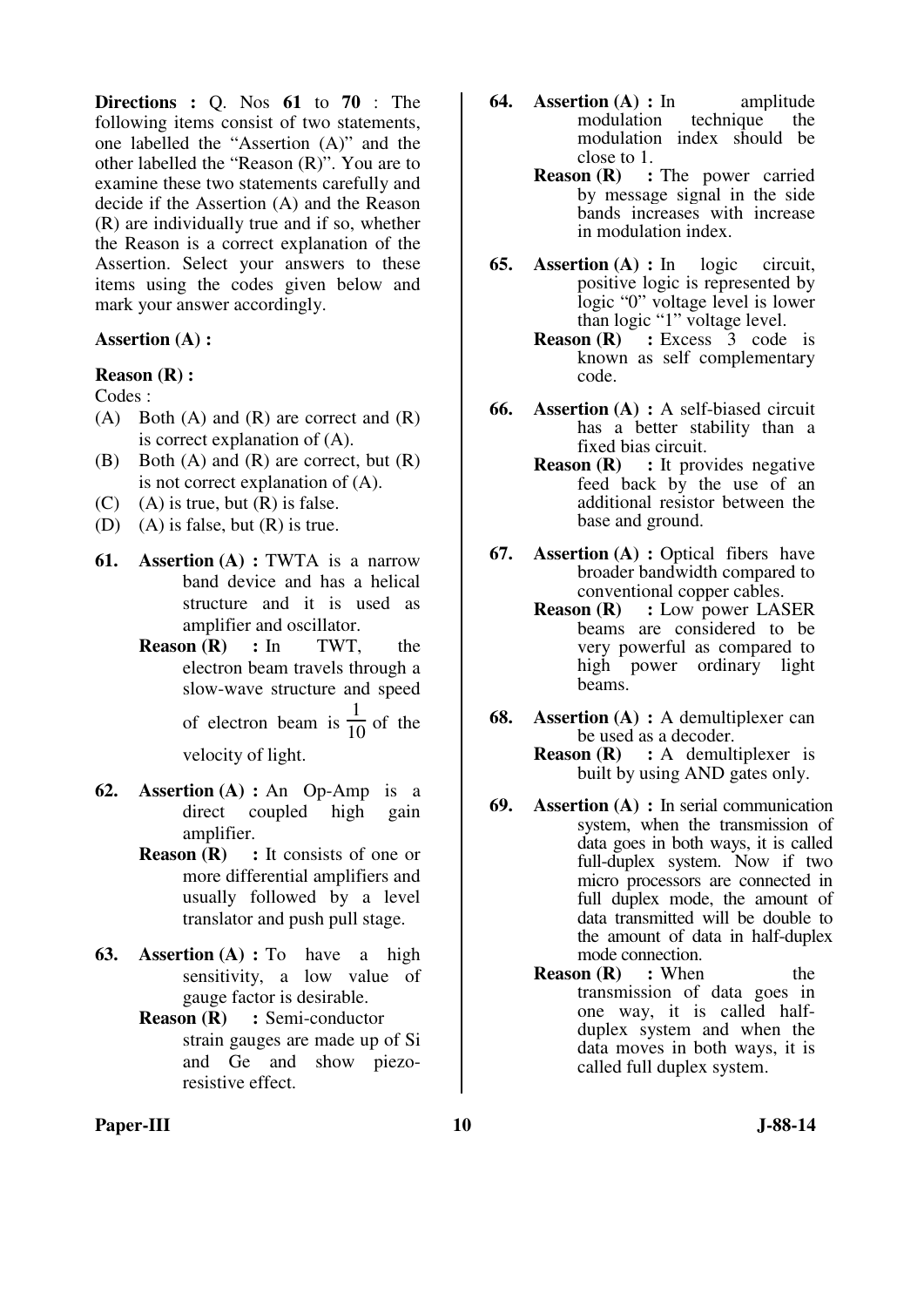- **70. Assertion (A) :** In control systems, steady state response in the final requirement for calculating the efficiency of the system.
	- **Reason (R)** : The transient response is also critical for the determination of the steady state response.

Read the paragraph and answer the question **71** to **75** :

Microwave tubes are used as microwave amplifiers and oscillators. Three general type of microwave tubes in which third type tubes are important because in these tubes there is an interaction between an electron and an RF field is continuous. The Travelling Wave Tube (TWT) is the prime example of this interaction. It is an amplifier, whose oscillator counter part is called Backward Wave Oscillator (BWO). The second sub-group consists of tubes in which a magnetic field ensures a constant electron beam – RF field interaction, and this is complemented by the Cross-Field Amplifier (CFA). Multicavity Klystron is used as high and very high power amplifiers in the UHF and microwave ranges. The frequency range covered is from about 250 MHz to over 95 GHz. The reflex-Klystron is a low power microwave oscillator. It is assumed that oscillations are started by switching transients. For oscillations to be maintained the transient time in the repeller space cycle is given as  $T = \left(\right.$  $\left.\rule{0pt}{10pt}\right)$  $n +$ 3  $\frac{2}{4}$  where n is an integer, each value of n is said to correspond to different reflex klystron mode. Reflex Klystrons with integral cavities are available in the

- **71.** One of the reasons why vacuum tubes eventually fail at microwave frequencies in that their
	- (A) transit time becomes too short
	- (B) shunt capacitive reactance becomes too large
	- (C) series inductive reactance becomes too small
	- (D) noise figure increases
- **72.** The Multicavity Klystron
	- (A) is not low-level amplifier because of noise
	- (B) has a high repeller voltage to ensure a rapid transit time.
	- (C) is not suitable for pulsed operation
	- (D) needs a long transit time through the buncher cavity to ensure current modulation
- **73.** The primary of the helix in a travelling wave tube is to
	- (A) prevent the electron beam from spreading in the long tube
	- (B) reduce the axial velocity of the RF field
	- (C) ensure broadband operation
	- (D) reduce the noise figure
- **74.** One of the following is unlikely to be used as a pulsed device. It is the
	- (A) TWT
	- (B) CFA
	- (C) BWO
	- (D) Multicavity Klystron
- **75.** Indicate the false statement. Klystron amplifiers may use intermediate cavities to
	- (A) prevent the oscillations that occur in two cavity Klystrons
	- (B) increase the bandwidth of the device
	- (C) improve the power gain
	- (D) increase the efficiency of the Klystron

frequency range 4 to 200 GHz.